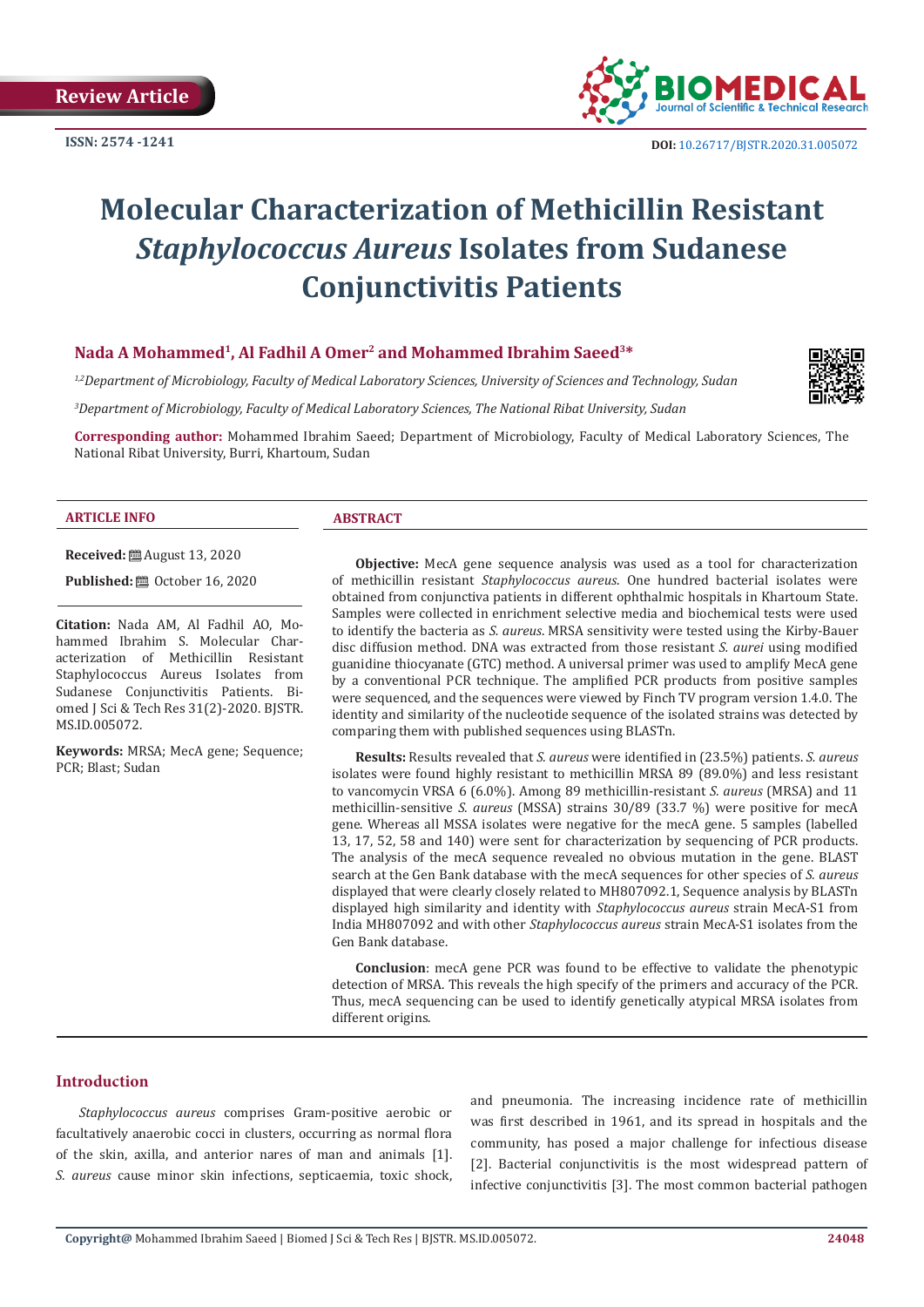in conjunctivitis worldwide is due to *Staphylococcus aureus* [4]. Methicillin-resistant *Staphylococcus aureus* (MRSA) is considered as a leading global concern in the health sector and more recently in the community. The gene responsible for methicillin resistance is mecA, which is carried by a DNA fragment known as staphylococcal cassette chromosome mec (SCCmec). This encodes a protein called penicillin-binding protein (PBP-2a), which inhibits the action of β-lactam antibiotics such as methicillin [5]. The mecA gene complex contains insertion sites for other mobile genetic elements (e.g. plasmids and transposons) that facilitate the acquisition of resistance genes to other antibiotics. Epidemiological studies have shown that hospital- and community-acquired MRSA infections are increasing in many parts of the world [6].

Methicillin resistance is attributed to a modified penicillinbinding protein 2(PBP) of *Staphylococcus aureus* encoded by the mecA gene. This protein gives MRSA strains a reduced affinity for b-lactam antibiotics resulting in a normal cross-linking of peptidoglycan strands during cell wall synthesis [7]. The emergence and worldwide spread of methicillin resistant *S. aureus* strains is largely due to horizontal transfer of mobile genetic elements carrying resistance and virulence determinants [8,9-16]. This study aimed to highlight the importance of using sequencing technique in the validation of different suspected mutations with in the genome of S .aureus isolates.

# **Methods**

### **Clinical Isolates**

This was a cross-sectional, analytical study in which specimens were collected from Mecca Ophthalmic Hospitals, Khartoum Ophthalmic Hospital and Koch Ophthalmic Clinic (Khartoum State, Sudan). Conducting the research study was ethically approved by the Ethical Committee of the University of Science and Technology (Omdurman, Sudan). And informed consents were obtained from all study participants. Permission for specimen's collection was granted by the authorities of the different hospitals and clinics mentioned above. A total of 426 eye swabs were collected from patients presenting with symptoms and signs of Conjunctivitis. All swabs were inoculated directly on blood agar (Hi-Media, India), MacConkey agar (Hi-Media, India) and chocolate agar, and all primary cultures were subculture on mannitol salt agar. One hundred S.aureus Isolates were identified by colonial morphology, Gram stain, and standard biochemical tests. Detection of MR was performed by disc diffusion method for *S. aureus*: Methicillin disc (5μg) (Hi-Media Company India) placed on Muller-Hinton agar with 5.0 per cent NaCl according to CLSI guidelines and incubated for 24 h at 35 ± 2ºC. MSSA (ATCC 6538) and MRSA (ATCC 33591) were included as positive controls. After overnight incubation, the diameter of each zone of inhibition was measured in mm. The susceptibility testing results were recorded according to the Clinical and Laboratory Standards Institute (CLSI) guidelines10. Interpretative criteria for disc diffusion method for *S. aureus* was as follow; resistant < 9mm, intermediate resistance 10- 13 mm and sensitive > 14mm. In order to distinguish strains exhibiting Intermediate resistant" from that of "heterogenous strains" the sensitivity plates with strains exhibiting resistance were incubated for an additional 24 hrs. At the end of 48 hrs of incubation, heterogenous strain turned sensitive whereas intermediate resistant strains remained resistant. All methicillin (oxacillin) resistant strains were identified and subjected to estimation of minimum inhibition concentration against oxacillin using the E-test method (Biomerieux, Marcy Etoile, France) as per manufacturer's instructions.

# **DNA Extraction**

DNA was extracted from subculture of a single colony after overnight incubation by modified guanidine thiocyanate (GTC) method11.

# **Conventional Polymerase Chain Reaction (PCR):**

One hundred S.aureus genomic DNA samples were used as templates for PCR amplification of the 16S rRNA and MecA gene. The primers set used for16S rRNA were F (5'AGTTTGATCCTGGCTCAG3') and R (5'AGGCCCGGGAACGTATTCAC3'). The set primers used for MecA gene were F(5'TGGCTATCGTGTCACAATCG3') and R (5'CTGGAACTTGTTGAGCAGAG3'´) for forward primer and reverse primer, respectively (Macrogen, South Korea). The amplification was done using CLASSIC K960 China thermal cycler. DNA amplifies was done using Maxime PCR Premix kit (I-Taq) (iNtRON, Korea). The PCR assay was carried out in a total volume of 25μL of mixture containing  $0.5$  μl of each of the gene-specific primers  $(1 \text{ }\mu\text{l})$ , 4μL of template DNA and 20 μl of WFI (water for injection). For amplification of 16S rRNA, oligonucleotide primers were used for Thermal cycling conditions as follows: initial denaturation at 94°C for 5 min; 30 cycles of denaturation at 94°C for 40 sec, annealing 56°C for 40sec, extension 72°C for40 sec; final extension at 72°C for 5min. For amplification of mecA, oligonucleotide primers were used, the reaction conditions were initial denaturation at 94°C for 5 min, followed by 30 cycles of denaturation at 94°C for 40 sec, primer annealing at 52°C for 45 sec, and extension at 72°C for 60 sec and final extension at 72°C for 2 min12. PCR products (5μl) were analyzed by gel electrophoresis in 2.0% agarose stained with ethidium bromide. The results were photographed under ultraviolet light machine (Transilluminater; Uvite, UK) to detect the specific amplified product by comparing it with 100 base pairs standard DNA ladder (Figures 1 & 2) and the remains from PCR products were store at -20°C until sequencing.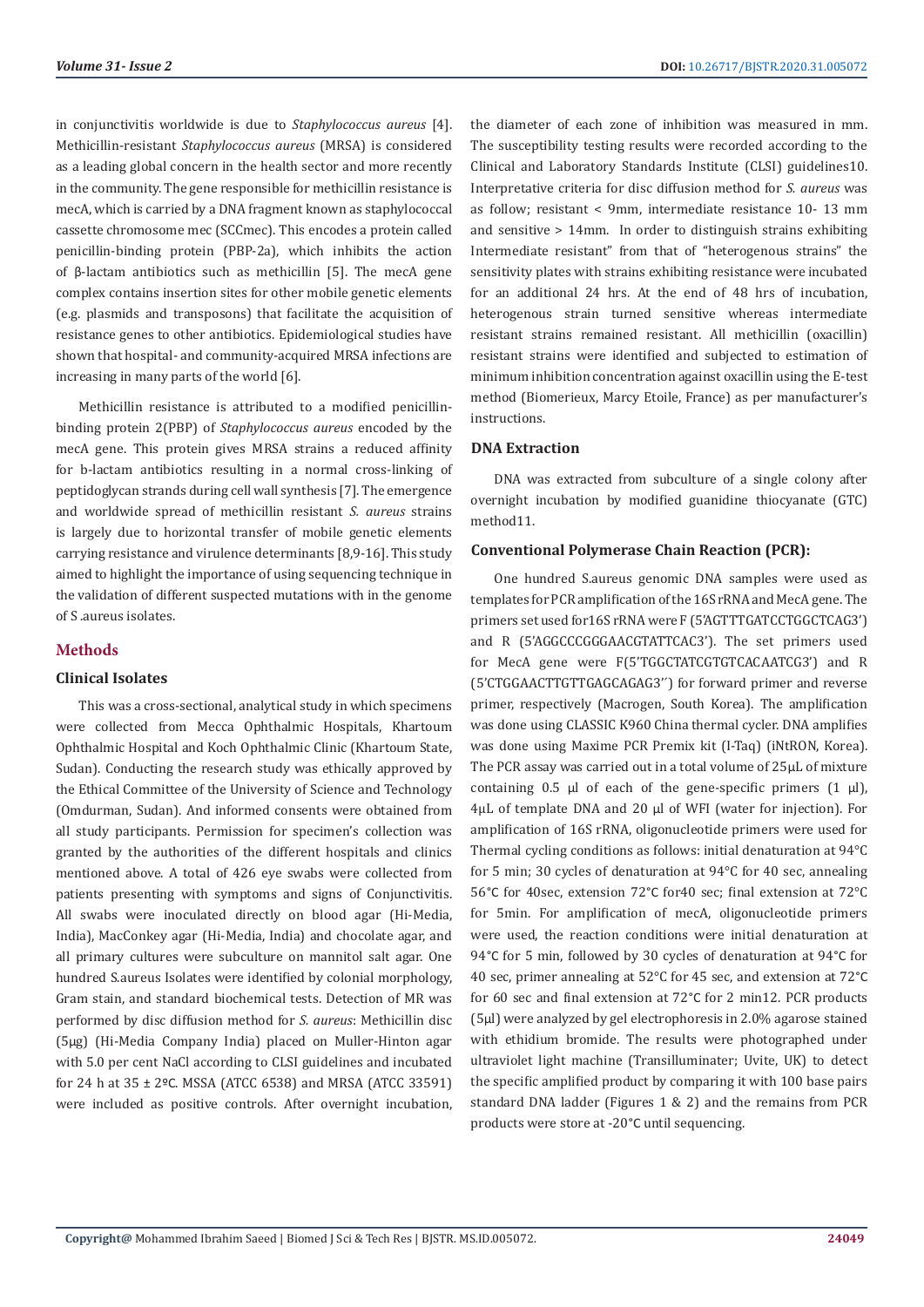

**Figure 1:** The 16s rRNA gene after PCR on 2% agarose gel: Lane M= 100 bp DNA Marker, lane 1, 2, 3and4 positive results for 16s rRNA of S.aureus (1500bp).



**Figure 2:** The mecA gene after PCR on 2%Agarose gel electrophoresis: Lane M= 100 bp DNA Marker; lanes 2,3,4,5 and 6 positive mecAgene of MRSA strains (310 bp). Lane1: Control positive.

#### **Sequencing of MecA Gene**

Purification and standard forward sequencing of MecA gene were done by ABI Genetic Analyzer (Applied Bio systems). Five products selected to detect mecA gene sequences of PCR products in (Macrogens Inc, South Korea) at both directions with the same set of primers used for the PCR by Sanger dideoxy chain termination method (Figures 1 & 2).

#### **Bioinformatics Analysis**

The chromatogram sequences were visualized using Finch TV program version 1.4.0. The nucleotide sequences of the Mec A gene were searched for sequences similarity using online BLASTn 13. Highly similar sequences (accession number MH807092.1) was retrieved from NCBI Gen Bank and subjected to multiple sequence alignment using Bio Edit software version 7.2.514.

### **Results**

A total of 100 eye swabs isolates were identified as *S. aureus* by conventional methods, including growth characteristics, colony morphology, and biochemical tests. The results revealed that *S. aureus* were identified in 100 (23.5%) patients 53 (12.4%) were females and 47 (11.1 %) were males. *S. aureus* was found highly resistant to methicillin MRSA 89 (89.0%) and less resistant to vancomycin VRSA 6 (6.0%). All S.aureus isolates were positive for 16SrRNA. All 89 methicillin-resistant *S. aureus* (MRSA) and 11 methicillin-sensitive *S. aureus* (MSSA) strains were tested for the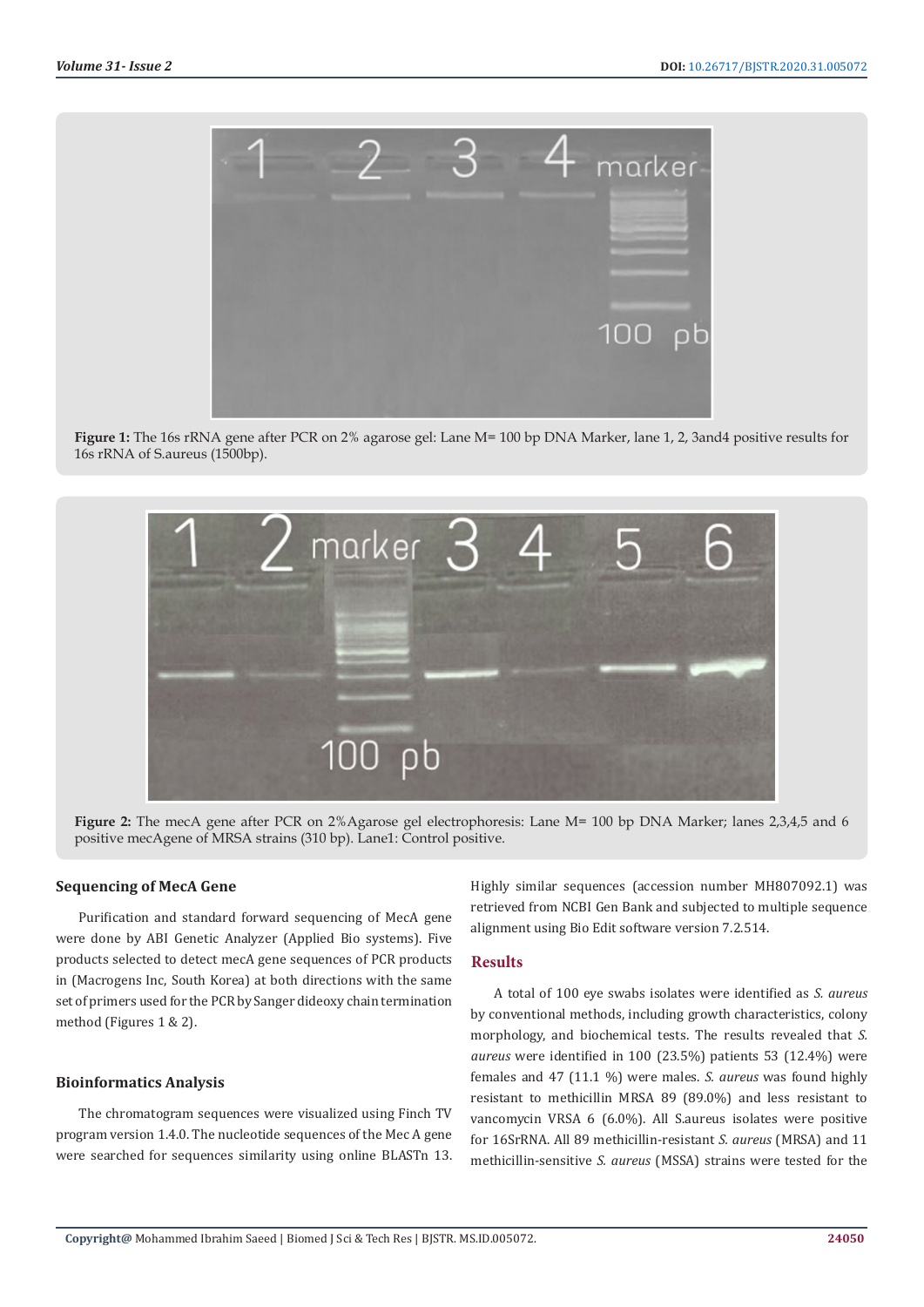presence of mecA 30/89 (33.7 %) were positive for mecA gene. Whereas the MSSA isolates were negative for the mecA gene. 5 samples (13, 17, 52, 58 and 140) were sent for characterization by sequencing of PCR products. The analysis of the mecA sequence revealed that there is no obvious mutation in the gene. BLAST

search at the Gen Bank database with the mecA sequences for other species of *S. aureus* displayed that were clearly closely related to MH807092.1, from India respectively with a nucleotide sequence identity of 100 % as shown (Figure 3).



Figure 3: A. Electrophotogram of mecA gene,

- B. Nucleotide sequence of mecA gene,
- C. Alignment Amino acid sequence alignment of mec Agene,
- D. Result of alignment of mecA amplicon with Staphylococcus aureus strain MecA-S1 MecA MH807092.1,
- E. Result of Bio Edit program.MH807092, Staphylococcus aureus strain MecA-S1 MecA protein gene, partial acids.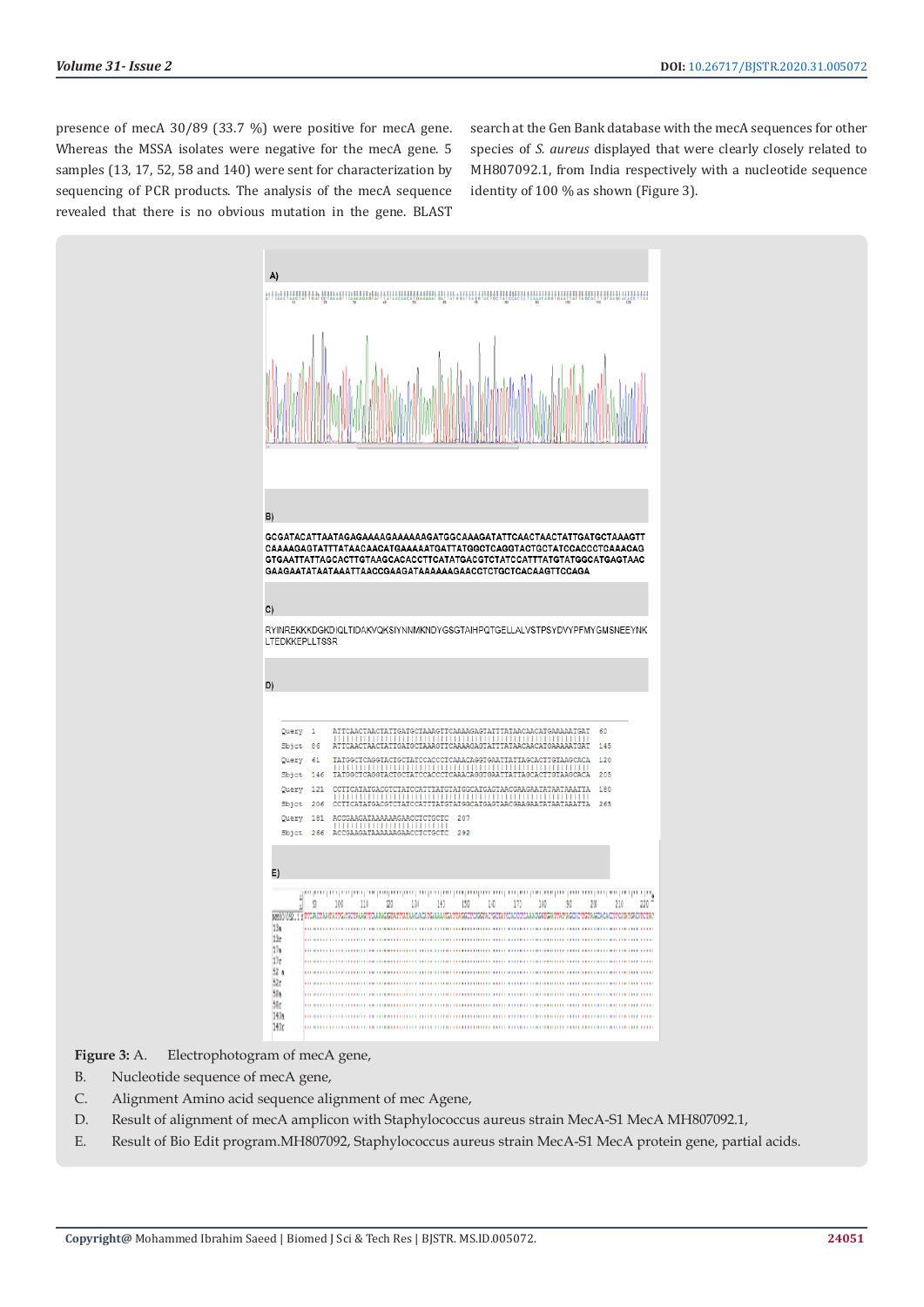#### **Discussion**

*S. aureus* is one of the most common causes of nosocomial infections and highly prevalent in Khartoum hospitals (Sudan). MRSA was highly (89 %) prevalent among populations of Staph. aureus isolated from conjunctivitis patients in different hospitals. Globally the presence of the mecA gene is considered the hallmark for identification of MRSA strains as found in Sudan by Ahmed et al., 2014, in Jordan by Alzubi et al., 2004, in Indian by Malathi et al., 2009 and in Saudi Arabia by Madani et al 200115,16,11,17. The findings in the present study showed low frequency of the mecA gene (33.7%); this may open the door to search for other intrinsic factors that may compete mecA gene in generating the increased resistance phenomenon in sudan with high prevalence of MRSA. The absence of mecA in MRSA strains has been reported by many authors worldwide Garica et al 2011and Ektik et al 20182, 18. This finding is consistent with the fact that penicillinase hyper producers do not show heteroresistance, The expected complement of genes that encode PBP may present (PBP1, PBP2, PBP3, and PBP4) in a highly conserved form compared with other sequences from other S.aureus isolates (data not shown), and we recorded no additional PBPs2. The *S. aureus* strains that are mecA-negative and exhibit oxacillin- or cefoxitin resistance did not harbor the mecC gene; therefore, they could carry other variations of the mecA gene that are not as well known or could present uncommon phenotypes such as borderline oxacillin resistance. Therefore, the whole-genome sequencing is always necessary to understand the mechanism of resistance 19.

### **Conclusion**

In conclusion, Mec A gene -based PCR assay and sequencing are highly specific, sensitive and reliable method for identification of Methicillin-resistant *Staphylococcus aureus* (MRSA) and its differentiation from other genotypic closely related Staphylococcus species.

#### **Data availability**

The results of the nucleotide sequences of the Mec Agene were submitted in the GenBank database. Accession number: MH807092.1.

#### **References**

1. [Bamigboye BT, Olowe OA, Taiwo SS \(2018\) Phenotypic and molecular](https://pubmed.ncbi.nlm.nih.gov/29760962/)  [identification of vancomycin resistance in clinical Staphylococcus](https://pubmed.ncbi.nlm.nih.gov/29760962/)  [aureus isolates in Osogbo, Nigeria. European Journal of Microbiology](https://pubmed.ncbi.nlm.nih.gov/29760962/)  [and Immunology 8\(1\): 25-30.](https://pubmed.ncbi.nlm.nih.gov/29760962/) 

- 2. García Á[lvarez L, Holden MT, Lindsay H, Webb CR, Brown DF, et al.](https://pubmed.ncbi.nlm.nih.gov/21641281/) [\(2011\) Meticillin-resistant Staphylococcus aureus with a novel mecA](https://pubmed.ncbi.nlm.nih.gov/21641281/) [homologue in human and bovine populations in the UK and Denmark: a](https://pubmed.ncbi.nlm.nih.gov/21641281/) [descriptive study. The Lancet infectious diseases 11\(8\): 595-603.](https://pubmed.ncbi.nlm.nih.gov/21641281/)
- 3. [Agha NFS \(2020\) Conjunctivitis among Rural and Urban School Children](https://www.researchgate.net/publication/340337252_Conjunctivitis_among_Rural_and_Urban_School_Children_in_Erbil_Governorate_Iraq) [in Erbil Governorate/Iraq. Diyala Journal of Medicine 18\(1\): 58-69.](https://www.researchgate.net/publication/340337252_Conjunctivitis_among_Rural_and_Urban_School_Children_in_Erbil_Governorate_Iraq)
- 4. [Cavuoto K, Zutshib D, Karp C, Miller D, Feuer W \(2008\) Update on](https://www.sciencedirect.com/science/article/abs/pii/S0161642007003831) [bacterial conjunctivitis in South Florida. Ophthalmology 115\(1\): 51-56.](https://www.sciencedirect.com/science/article/abs/pii/S0161642007003831)
- 5. [Rasheed NA, Hussein NR \(2020\) Methicillin-resistant Staphylococcus](https://www.sciencedirect.com/science/article/pii/S1201971219304795) [aureus carriage rate and molecular characterization of the staphylococcal](https://www.sciencedirect.com/science/article/pii/S1201971219304795) [cassette chromosome mec among Syrian refugees in Iraq. International](https://www.sciencedirect.com/science/article/pii/S1201971219304795) [Journal of Infectious Diseases 91: 218-222.](https://www.sciencedirect.com/science/article/pii/S1201971219304795)
- 6. [Abulreesh HH, Organji SR, Osman GE, Elbanna K, Almalki M, et al. \(2017\)](https://www.sciencedirect.com/science/article/abs/pii/S2213398416300379) [Prevalence of antibiotic resistance and virulence factors encoding](https://www.sciencedirect.com/science/article/abs/pii/S2213398416300379) [genes in clinical Staphylococcus aureus isolates in Saudi Arabia. Clinical](https://www.sciencedirect.com/science/article/abs/pii/S2213398416300379) [Epidemiology and Global Health 5\(4\): 196-202.](https://www.sciencedirect.com/science/article/abs/pii/S2213398416300379)
- 7. [Velasco V, Vergara JL, Bonilla AM, Munoz J \(2018\) Prevalence and](https://www.unboundmedicine.com/medline/citation/29364698/Prevalence_and_Characterization_of_Staphylococcus_aureus_Strains_in_the_Pork_Chain_Supply_in_Chile_) [characterization of Staphylococcus aureus strains in the pork chain](https://www.unboundmedicine.com/medline/citation/29364698/Prevalence_and_Characterization_of_Staphylococcus_aureus_Strains_in_the_Pork_Chain_Supply_in_Chile_) [supply in Chile. Foodborne pathogens and disease 15\(5\): 262-268.](https://www.unboundmedicine.com/medline/citation/29364698/Prevalence_and_Characterization_of_Staphylococcus_aureus_Strains_in_the_Pork_Chain_Supply_in_Chile_)
- 8. Haaber J, Penadé[s JR, Ingmer H \(2017\) Transfer of antibiotic resistance](https://www.sciencedirect.com/science/article/abs/pii/S0966842X17301257) [in Staphylococcus aureus. Trends in microbiology 25\(11\): 893-905.](https://www.sciencedirect.com/science/article/abs/pii/S0966842X17301257)
- 9. [San Sit P, The CSJ, Idris N, Sam IC, Omar SFS, et al. \(2017\) Prevalence](https://www.researchgate.net/publication/316101070_Prevalence_of_methicillin-resistant_Staphylococcus_aureus_MRSA_infection_and_the_molecular_characteristics_of_MRSA_bacteraemia_over_a_two-year_period_in_a_tertiary_teaching_hospital_in_Malaysia) [of methicillin-resistant Staphylococcus aureus \(MRSA\) infection and the](https://www.researchgate.net/publication/316101070_Prevalence_of_methicillin-resistant_Staphylococcus_aureus_MRSA_infection_and_the_molecular_characteristics_of_MRSA_bacteraemia_over_a_two-year_period_in_a_tertiary_teaching_hospital_in_Malaysia) [molecular characteristics of MRSA bacteraemia over a two-year period](https://www.researchgate.net/publication/316101070_Prevalence_of_methicillin-resistant_Staphylococcus_aureus_MRSA_infection_and_the_molecular_characteristics_of_MRSA_bacteraemia_over_a_two-year_period_in_a_tertiary_teaching_hospital_in_Malaysia) [in a tertiary teaching hospital in Malaysia. BMC infectious diseases](https://www.researchgate.net/publication/316101070_Prevalence_of_methicillin-resistant_Staphylococcus_aureus_MRSA_infection_and_the_molecular_characteristics_of_MRSA_bacteraemia_over_a_two-year_period_in_a_tertiary_teaching_hospital_in_Malaysia) [17\(1\): 274.](https://www.researchgate.net/publication/316101070_Prevalence_of_methicillin-resistant_Staphylococcus_aureus_MRSA_infection_and_the_molecular_characteristics_of_MRSA_bacteraemia_over_a_two-year_period_in_a_tertiary_teaching_hospital_in_Malaysia)
- 10.(2010) CLSI: Clinical and Laboratory Standards Institute. Performance standards for antimicrobial susceptibility testing. Twentieth informational supplement ed. CLSI document. 2010; M100-S20 Wayne, PA, USA.
- 11. [Malathi J, Sowmiya M, Margarita S, Madhavan HN, Therese KL \(2009\)](https://www.researchgate.net/publication/26761147_Application_of_PCR_based_-_RFLP_for_species_identification_of_ocular_isolates_of_methicillin_resistant_staphylococci_MRS) [Application of PCR based--RFLP for species identification of ocular](https://www.researchgate.net/publication/26761147_Application_of_PCR_based_-_RFLP_for_species_identification_of_ocular_isolates_of_methicillin_resistant_staphylococci_MRS) [isolates of methicillin resistant staphylococci \(MRS\). Indian Journal of](https://www.researchgate.net/publication/26761147_Application_of_PCR_based_-_RFLP_for_species_identification_of_ocular_isolates_of_methicillin_resistant_staphylococci_MRS) [Medical Research 130\(1\): 78.](https://www.researchgate.net/publication/26761147_Application_of_PCR_based_-_RFLP_for_species_identification_of_ocular_isolates_of_methicillin_resistant_staphylococci_MRS)
- 12. [Saha B, Singh AK, Ghosh A, Bal M \(2008\) Identification and](https://www.microbiologyresearch.org/content/journal/jmm/10.1099/jmm.0.47144-0) [characterization of a vancomycin-resistant Staphylococcus aureus](https://www.microbiologyresearch.org/content/journal/jmm/10.1099/jmm.0.47144-0) [isolated from Kolkata \(South Asia\). Journal of medical microbiology](https://www.microbiologyresearch.org/content/journal/jmm/10.1099/jmm.0.47144-0) [57\(1\): 72-79.](https://www.microbiologyresearch.org/content/journal/jmm/10.1099/jmm.0.47144-0)
- 13. [Seth Smith, HM Rosser, SJ Basran, A Travis ER, Dabbs ER et al. \(2002\)](https://aem.asm.org/content/68/10/4764.short) [Cloning, sequencing, and characterization of the hexahydro-1, 3,](https://aem.asm.org/content/68/10/4764.short) [5-trinitro-1, 3, 5-triazine degradation gene cluster from Rhodococcus](https://aem.asm.org/content/68/10/4764.short) [rhodochrous. Applied and Environmental Microbiology 68\(10\) 4764-](https://aem.asm.org/content/68/10/4764.short) [4771.](https://aem.asm.org/content/68/10/4764.short)
- 14. [Hall TA \(1999\) BioEdit: a user-friendly biological sequence alignment](https://www.scienceopen.com/document?vid=8b59b929-3c37-49f6-936b-f8bf6dd92ace) [editor and analysis program for Windows 95/98/NT. In Nucleic acids](https://www.scienceopen.com/document?vid=8b59b929-3c37-49f6-936b-f8bf6dd92ace) [symposium seriesLondon\]: Information Retrieval Ltd c1979-c2000](https://www.scienceopen.com/document?vid=8b59b929-3c37-49f6-936b-f8bf6dd92ace) [41\(41\).](https://www.scienceopen.com/document?vid=8b59b929-3c37-49f6-936b-f8bf6dd92ace)
- 15. [Abdelgadeir LM \(2015\) Van B Positive Vancomycin-resistant](http://www.sustech.edu/staff_publications/20160124065554617.pdf) [Staphylococcus aureus among clinical isolates in Shendi City, Northern](http://www.sustech.edu/staff_publications/20160124065554617.pdf) [Sudan. IOSR J Dental Med Sci 14: 87-91.](http://www.sustech.edu/staff_publications/20160124065554617.pdf)
- 16. [AlZubi E, Bdour S, Shehabi AA \(2004\) Antibiotic resistance patterns of](https://www.researchgate.net/publication/8081774_Antibiotic_Resistance_Patterns_of_mecA_-Positive_Staphylococcus_aureus_Isolates_from_Clinical_Specimens_and_Nasal_Carriage) [mecA-positive Staphylococcus aureus isolates from clinical specimens](https://www.researchgate.net/publication/8081774_Antibiotic_Resistance_Patterns_of_mecA_-Positive_Staphylococcus_aureus_Isolates_from_Clinical_Specimens_and_Nasal_Carriage) [and nasal carriage. Microbial Drug Resistance 10\(4\): 321-324.](https://www.researchgate.net/publication/8081774_Antibiotic_Resistance_Patterns_of_mecA_-Positive_Staphylococcus_aureus_Isolates_from_Clinical_Specimens_and_Nasal_Carriage)